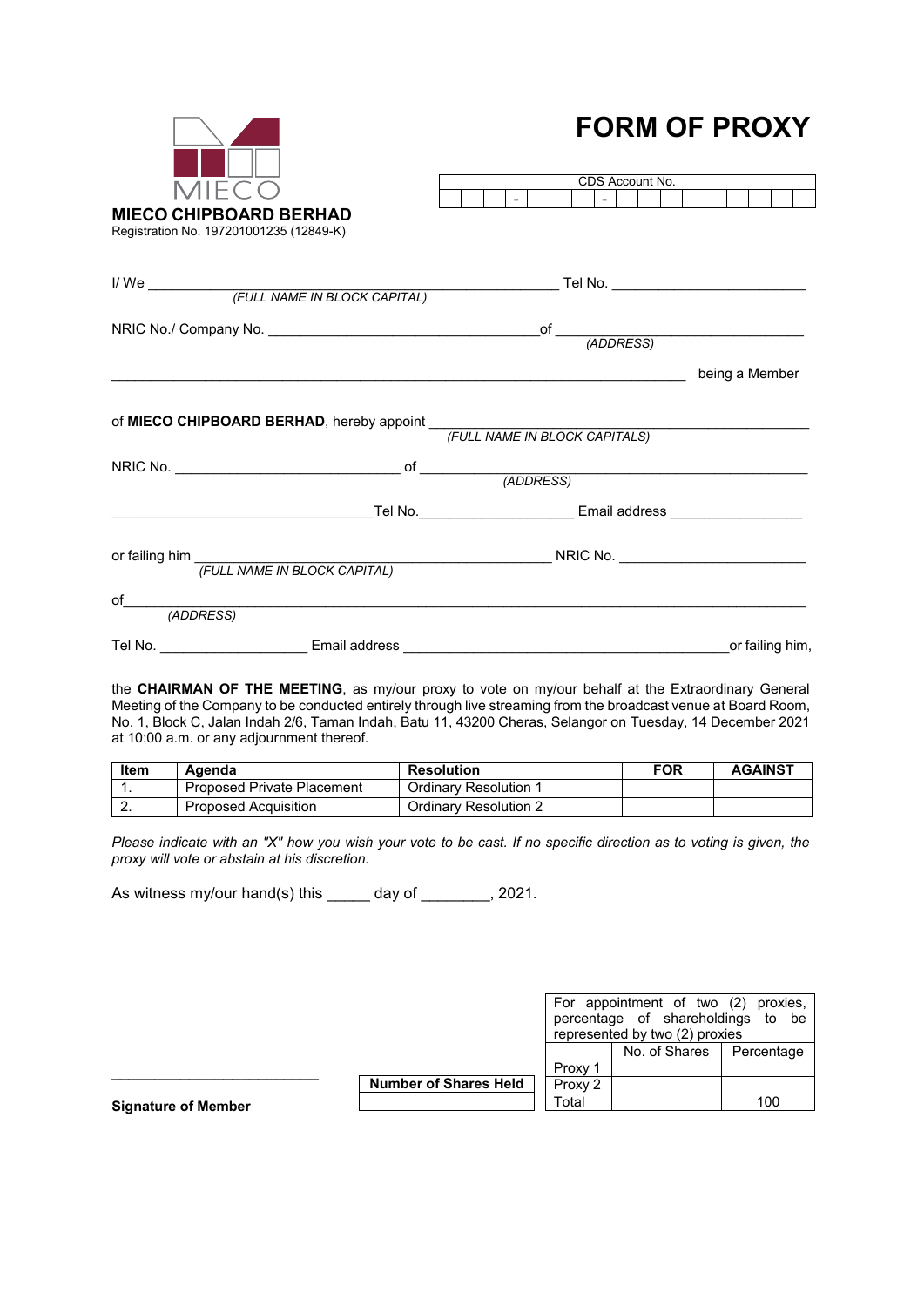## *Notes:-*

- *(1) The EGM will be conducted on a virtual basis through live streaming and online remote voting via Remote Participation and Voting facilities ("RPV") which are available on website at www.metramanagement.com.my. Please follow the procedures provided in the Administrative Details of EGM in order to register, participate and vote remotely via the RPV.*
- (2) *The Broadcast Venue of the EGM is strictly for the purpose of complying with Section 327(2) of the Companies Act, 2016 which requires the Chairperson of the meeting to be at the main venue of the meeting. No shareholders/ proxies from the public should be physically present at the Broadcast Venue on the day of the EGM.*
- (3) *Members may submit questions to the Board of Directors prior to the EGM to elaine@mieco.com.my no later than 10:00*  a.m. on Wednesday, 8 December 2021 or to use the Question and Answer platform to transmit questions to Board of *Directors via RPV during live streaming.*
- (4) *Since the EGM will be conducted via a virtual meeting, a member entitled to attend and vote at the meeting may appoint the Chairman of the meeting as his/her proxy and indicate the voting instruction in the Form of Proxy.*
- (5) *A proxy may but need not be a member of the Company and a member shall be entitled to appoint a maximum of two (2) proxies to attend and vote at the same meeting. Where a member appoints more than one (1) proxy, the appointment shall be invalid unless he specifies the proportions of his shareholding to be represented by each proxy.*
- (6) *Where a member of the Company is an authorised nominee as defined under the Securities Industry (Central Depositories) Act, 1991 ("SICDA"), it may appoint up to two (2) proxies in respect of each securities account it holds with ordinary shares of the Company standing to the credit of the said securities account.*
- (7) *Where a Member of the Company is an exempt authorised nominee which holds ordinary shares in the Company for multiple beneficial owner in one (1) securities account ("omnibus account"), there is no limit to the number of proxies which the exempt authorised nominee may appoint in respect of each omnibus account its holds. An exempt authorised nominee*  refers to an authorised nominee defined under the SICDA which is exempted from compliance with the provisions of *subsection 25A(1) of the SICDA.*
- (8) *The instrument appointing a proxy shall be in writing under the hand of the appointor or of his attorney duly authorised in writing or, if the appointor is a corporation, the Form of Proxy must be executed under the corporation's seal or under the hand of an officer or attorney duly authorised.*
- (9) *The instrument appointing a proxy must be deposited at the Company's Share Registrar, Metra Management Sdn Bhd at 35th Floor, Menara Multi-Purpose, Capital Square, No. 8, Jalan Munshi Abdullah, 50100 Kuala Lumpur ("Share Registrar Office") not less than 48 hours before the time for holding the EGM or at any adjournment thereof, either by hand or post to the Share Registrar Office or email to corporate@mweh.com.my. In the case where the instrument appointing a proxy is delivered by email, the original instrument appointing a proxy shall also be deposited at the Share Registrar Office, either by hand or post not less than 48 hours before the time for holding the EGM or at any adjournment thereof.*
- (10) *For purpose of determining who shall be entitled to attend this meeting, the Company shall be requesting Bursa Malaysia Depository Sdn. Bhd. to make available to the Company a Record of Depositors ("ROD") as at 6 December 2021 and only a Depositor whose name appears on such ROD shall be entitled to attend this meeting or appoint proxy to attend and/or vote in his/ her behalf.*
- (11) *Pursuant to Paragraph 8.29A of Main Market Listing Requirements of Bursa Malaysia Securities Berhad, the resolutions set out in the Notice of EGM will be put to vote on a poll.*

*Personal Data Privacy By lodging of a completed Proxy Form to the Company and the Share Registrar (as the case maybe) for appointing a proxy(ies) and/or representative(s) to attend and/or in person at the EGM and any adjournment therefore, a shareholder of the Company and the Share Registrar is hereby: i. consenting to the collection, use and disclosure of the member's personal data by the Company and to Share Registrar (as the case maybe) for the purpose of the processing and administration by the Company and the Share Registrar (as the case maybe) of proxy(ies) and representative(s) appointed for the EGM (including any adjournment thereof), and in order for the Company and the Share Registrar (as the case maybe) to comply with any applicable laws, listing rules, regulations and/or guidelines (collectively the "Purpose"). ii. warranting that where the member discloses the personal data of shareholder's proxy(ies) and/or representative(s) to the Company and the Share Registrar (as the case maybe), the shareholder has obtained to prior consent of such proxy(ies) and/or representative(s) for the collection, use and disclosure by the Company and the Share Registrar (as the case maybe) of the personal data of such proxy(ies) and/or representative(s) for the purpose ("Warranty"); and iii. agreeing that the member will indemnify the Company and the Share Registrar (as the case maybe) in respect of any penalties, liabilities, claims, demands, losses and damages as a result of the Shareholder's breach of Warranty.* 

*For the purpose of the paragraph, "personal data" shall have the same meaning given in section 4 of Personal Data Protection Act 2010.*